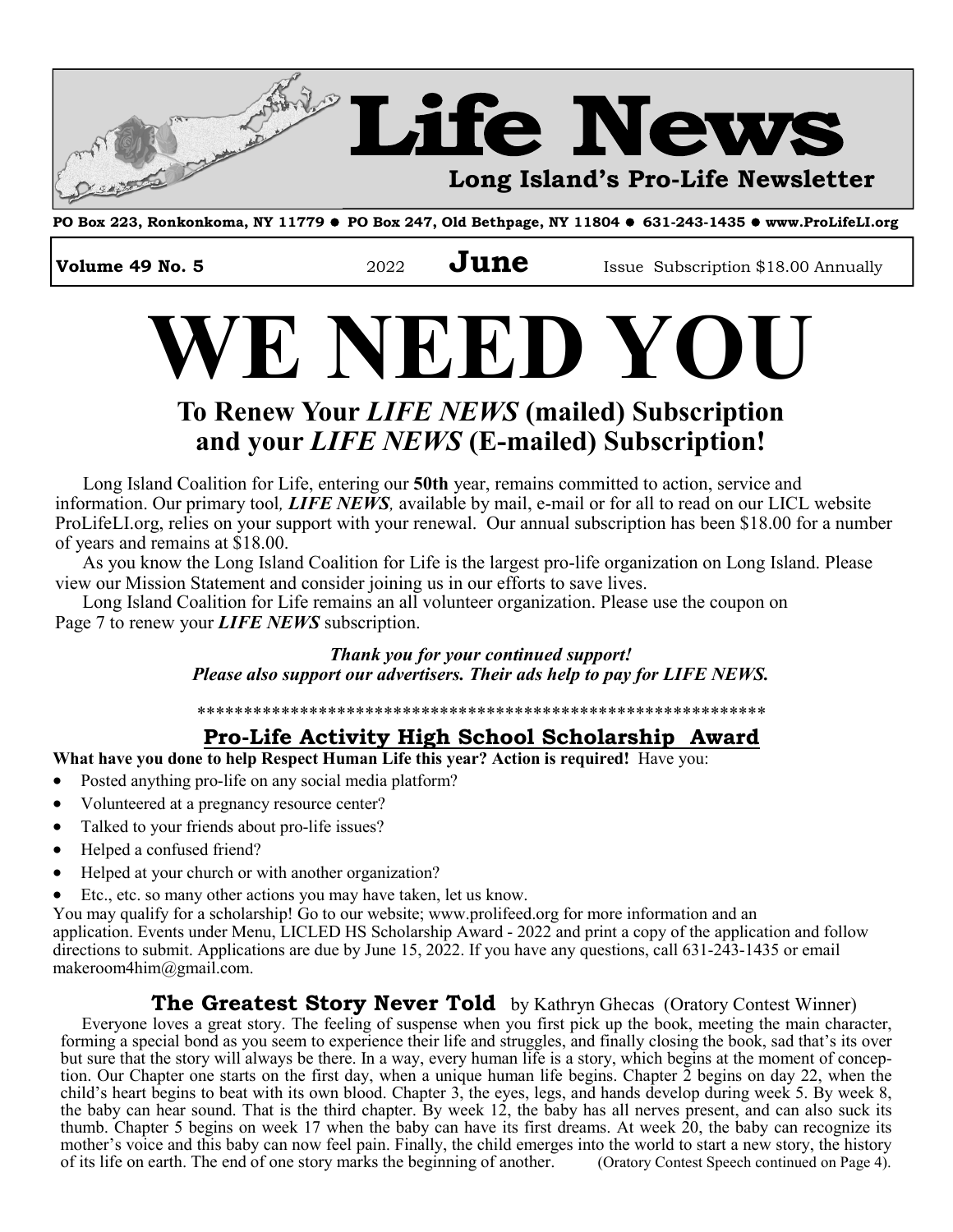

The Long Island Coalition for Life general meeting welcomes all interested in pro-life activity, education, legislation or volunteering. The next General Meeting will be **Monday, June 27 7:30 PM** at Joseph Barry K of C, 45 Heitz Pl., Hicksville. Our guest speaker will be **Theresa McGiff,** a recent graduate of SUNY Stony Brook. Theresa will share her experiences as a pro-life

student on campus. All are encouraged to join us in support of young adults holding a pro-life worldview and to learn how we might help pro-life students navigate the often unwelcoming college campus. For further info, call LICL at 631-243-1435.

Dear Fellow Defender of Life,

As you can readily see by the cover of this issue, we are making our annual appeal for your support of *Life News*. Many of you are long-time supporters and we appreciate your continuing support. Please keep it up. Some of you are readers we have recently added to our mailing list due to past or current involvement in prolife activities. We especially hope that those of you who have recently been added appreciate the wealth of pro-life information, especially that concerning activities here on Long Island, contained in *Life News.* Please give us a try for a year by subscribing so we can continue to keep you informed. Long Island Coalition for Life continues to be an all volunteer organization.

*Life News* is the most expensive continuing project of your Long Island Coalition for Life, bringing the prolife message to thousands of Long Islanders each month. It is our vehicle for informing not only active pro-lifers but also those who have influence in our society and can use that influence to promote protection for innocent human life. Media persons, educators, clergy of all denominations, legislators and political figures at all levels of government receive free copies of *Life News.* We also distribute over nine hundred copies of *Life News* each month, upon request, to numerous groups and churches.

Thanks to our loyal advertisers and subscribers, much of the cost of *Life News* is offset but the remainder must be made up out of general funds. Those same general funds are also needed to pay for our bus trips to Albany where we lobby for the pro-life cause.

We are dependent on you, our loyal readers and contributors, to keep up our life-affirming work, key to which is *Life News***.** But far more importantly, the defenseless innocent preborn babies in the womb are dependent on you. The fight for the unborn is the greatest human rights struggle of our time.

In the New York State Legislature, we are presently fighting so called, medical-aid in dying bills which is really doctor-prescribed suicide (DPS). Remember the slippery slope we have gone down with abortion legislation. At first we were told abortion would only be necessary for the hard cases when a mother's health and life was at serious risk. However, abortion is now legal for any reason through all nine-months of pregnancy. The same outcome will likely occur with DPS. At first the law will apply only to the terminally ill which will be defined by some arbitrary time-limit like six months, but as time goes on DPS will eventually be expanded to include the mentally ill, physically disabled and the elderly. It is vital that we understand that support for Doctor Prescribed Suicide will lead to acceptance of euthanasia. These two topics are inextricably linked. Once you declare the purpose of DPS is to end suffering, there is no limiting principle because suffering is part of the human condition and comes in many different forms and degrees. This outcome is exactly what has happened in Belgium, the Netherlands and Canada. For further information on end-of-life issues, contact Patients Rights Council at www.patientsrightscouncil.org.

Will depressed patients feel they have a real choice given the emotional and financial costs they are imposing on their families? They will feel they have a duty to die and are being selfish by choosing to live. We need your support to stop such anti-life laws.

Please make the \$18.00 subscription donation. If possible, send a bit more to help us close the funding gap. If you are a business person or professional, please advertise in *Life News*. That way you can support pro-life activity on Long Island with a legitimately deductible business expense. If you've been thinking of subscribing or taking an ad, now's the time………Please don't wait any longer.

 **Thank you for your support of pro-life work on Long Island and for your prayers which are just as important.**

For His innocents,

Trat J

George E. Frost, Chairman

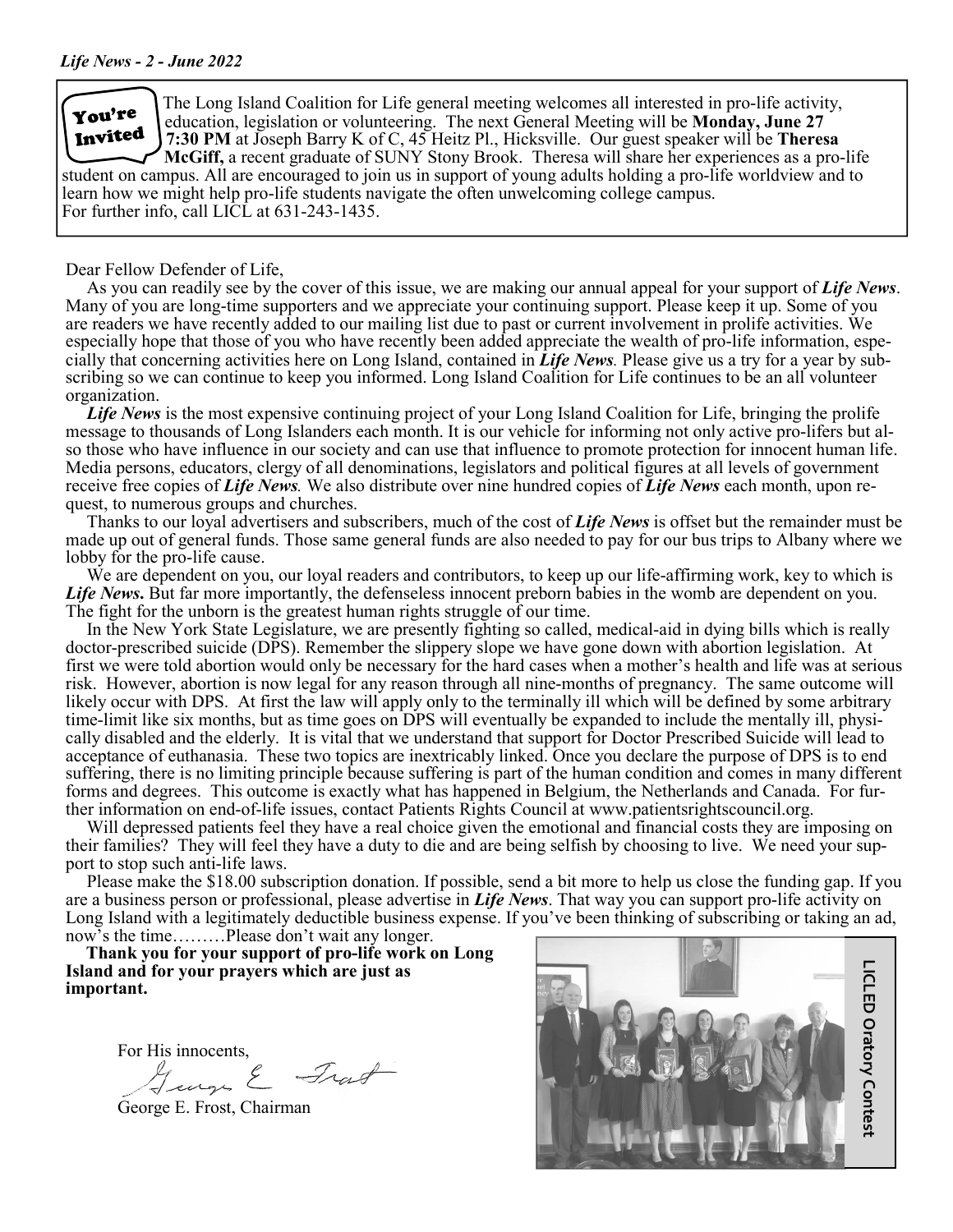#### **LICL CANDIDATE QUESTIONNAIRE RESPONSES**

 To better inform our readers where candidates stand on Life Issues, the LICL sent Candidate Questionnaires to all\* known candidates for Federal or State seats that would be contested in the **June 28 Primary**. Those seats, and the numbers of candidates in each category, were as follows:

US Senator (9), US House of Reps. (Districts 1 - 5 inclusive - 38), NY State Senate (2) & Assembly (5), NY State Gov. (16), Lt. Gov. (6), Comptroller (3), and Attorney General (5).

{\*Except for 6 candidates who lacked both a Postal address and eMail address}

 On April 27, New York's highest Court ruled the State's newly re-drawn voting districts gave an unfair advantage to Democrats, and must be re-drawn again. Thus, as of May 5, it is likely the Primary elections for House of Reps and State Senate (and possibly others) will be delayed to around **August 23**.

Candidate Questionnaire (CQ):

- 1. Would you vote for legislation to protect innocent human life from conception to natural death?
- 2. Would you vote against use of taxpayer money to fund abortion?
- 3. Would you vote for Parental Consent for a minor seeking an abortion?
- 4. Would you vote for legislation requiring Informed Consent for a woman seeking an abortion?
- 5. Would you vote for legislation to prevent the legalization of euthanasia and assisted suicide?
- 6. Would you vote to ban all human cloning and research that destroys a human embryo for his/her stem cells?
- 7. Would you vote to deny taxpayer funding for Planned Parenthood?

| <b>NAME</b>                | Party(s) | Level        | <b>Office</b> | 1   | $\overline{2}$ | 3 | $\overline{\mathbf{4}}$ | 5   | 6 | $\overline{7}$ |
|----------------------------|----------|--------------|---------------|-----|----------------|---|-------------------------|-----|---|----------------|
|                            |          |              |               |     |                |   |                         |     |   |                |
| Tyrrell Lev Sharif Ben Avi | R,W, I   | Fed.         | Senator       | N   | N              | Y | N                       | N   | N | N              |
| Moses Mugulusi             |          | Fed.         | Senator       | Y   | N              | Y | Y                       | Y   | N | n/a            |
| Khaled Salem               | D        | Fed          | Senator       | Y   | Y              | Y | Y                       | Y   | Y | Y              |
| Mark Szuszkiewicz*         | R        | Fed.         | Senator       | Y   | Y              | Y | Y                       | Y   | Y | Y              |
|                            |          |              |               |     |                |   |                         |     |   |                |
| Andrew Garbarino (i)       | R, C     | Fed.         | $CD - 2$      | Y   | Y              | Y | Y                       | Y   | Y | Y              |
| George Devolder - Santos   | R        | Fed.         | $CD - 3$      | Y   | Y              | Y | Y                       | Y   | Y | Y              |
| Paul King                  | R, C     | Fed.         | $CD - 5$      | n/a | Y              | Y | Y                       | n/a | Y | Y              |
|                            |          |              |               |     |                |   |                         |     |   |                |
| Alison A. Esposito         | R, C     | <b>State</b> | Lt. Gov       | Y   | Y              | Y | Y                       | Y   | Y | Y              |
|                            |          |              |               |     |                |   |                         |     |   |                |
| Thomas Wiermann            | R, C     | <b>State</b> | $AD - 4$      | Y   | Y              | Y | Y                       | Y   | Y | Y              |

#### **Candidates Comments on CQ's:**

Moses Mugulusi - Q7 - Yes/No left blank, wrote "It depends are the funds to educate"? (The word 'to' might be 'for'). Mark Szuskiewicz\* - General - "I did not qualify for the Republican primary...will run for State Assembly (AD46) instead of US Senate."

#### **Editor's Notes:**

George Devolder-Santos wrote "Republican" on CQ. NYS Bd. Of Elections lists both Republican and Conservative.

- Thomas Wiermann is on April 11 list of candidates for the June 28 Primary, sent by Suffolk Bd. Of Elections.
- Alison A. Esposito is Lee Zeldin's Lt. Gov. running mate

| Legend:<br>Level = Fed. or State<br>$AD =$ Assembly Dis.<br>$CD = Congressional Dist.$ I = Independent<br>$(i)$ = Incumbent<br>$n/a = No$ Answer | $R = Republican$<br>$C =$ Conservative<br>$D =$ Democratic<br>$W = Working$ Families                                    | The NYS Budget, passed April 5, included Part R,<br>requiring all medical insurance policies that cover<br>maternity care to also cover abortions. This provision is<br>expected to be challenged in Court. S.2129 (Senate version<br>of the Liv Act), lost a Women's Issues Committee vote on<br>May 4. The NY Health Act, S.5474/A.6058 and the<br>Medical Aid in Dying Act S.6471/ A.4321a both sit in |
|--------------------------------------------------------------------------------------------------------------------------------------------------|-------------------------------------------------------------------------------------------------------------------------|-----------------------------------------------------------------------------------------------------------------------------------------------------------------------------------------------------------------------------------------------------------------------------------------------------------------------------------------------------------------------------------------------------------|
|                                                                                                                                                  | To discuss Federal Legislation, e-mail Charles Feldman<br>at cdefeldman@optonline.net. To discuss State Legislation, e- | Committee. S.470, an effort to limit the ability of<br>Pregnancy Resource Centers to provide alternatives to<br>abortion, is in Committee- the Assembly Companion Bill                                                                                                                                                                                                                                    |

**A.5499** already passed. [See LN- 5/22, p3 3/22, p3]

at cdefeldman@optonline.net. To discuss State Legislation, email Jim Miller at jimmiller9@aol.com.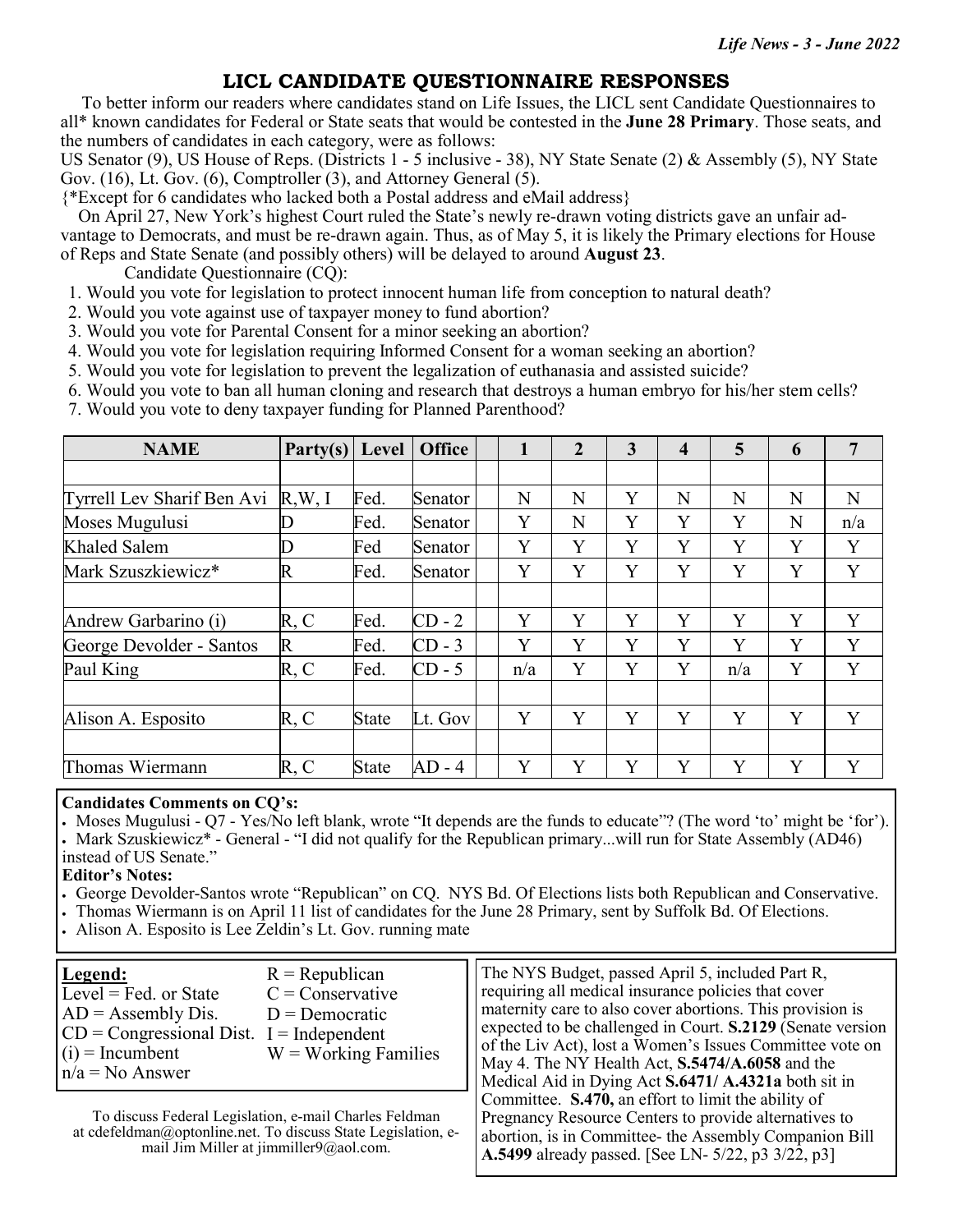#### *Continued from Page 1*… **The Greatest Story Never Told** by Kathryn Ghecas

Every one of us once lived that story. We all had a week 1, a first moment of life, chapters that continued on. We all took that first "breath" and heard our mother's voice for the first time. That is our greatest story. Now, imagine if you were given an incredible book and just as you reached the best part, it was taken away from you. Even worse, imagine if you were never given a chance to live you own story. If your life was silenced before it could begin. That is the fate of every child who is the victim of abortion. They have a beginning, they have a few chapters, just as we had. But suddenly, through no choice of their own, their story is ended, and they are powerless to stop it. That is the most tragic fate of all. These babies have the greatest story never told.

If this scientific timeline is correct, then how could mankind make the decision to legalize abortion, since a human life is obviously being taken in the process? Well, let's discuss the definition and history of abortion in the United States. An abortion is the termination of a pregnancy by removal or expulsion of the fetus. Abortion was first legalized in the United States on January 22, 1973, in the Roe v. Wade supreme court case. In a 7-2 decision, the judges proclaimed that women deserve a choice. They declared abortion legal in the first and second trimester, although still illegal in the third. Referring back to our timeline, this would be approximately chapters 1 through 20, during which a baby can already recognize its mother's voice and feel pain. Since that day, the annual numbers for abortions have skyrocketed, and in 1990, there were more than 1.6 million abortions in the United States alone. Due to an ever evolving, heartless world, the laws concerning abortion have been several times altered, allowing women to have an abortion only days before the birth and, until the year 2003, doctors were allowed to perform partial birth abortions. Humanity took into its own hands the power to destroy a life, to end a story. However, they never stopped to think, what if it was their life that had been ended? What if their story was the one silenced?

Fortunately, these inhumane laws have finally been challenged and denounced for what they truly are. The Texas Heartbeat Act, effective September 1, 2021, prohibits a physician from performing an abortion if a fetal heartbeat for the unborn child is detected. By this law, babies are given a fighting chance to continue their story, because a fetal heartbeat can be detectable by 3 weeks. Just a few months ago in New Hampshire, Pro-life advocates obtained another victory. The New Hampshire fetal Life Protection Act, effective January 1st, 2022, states that an abortion is banned after 24 weeks of pregnancy, doctors who perform late term abortions can face criminal charges, and ultrasounds are mandatory prior to abortion. These laws prove that there are many people in the world who refuse to stand silent while the helpless are killed. They see through the "revolutionary" and cold-hearted mindset of the world today. They realize that a human life is not a burden, but a gift.

 But while these laws bring hope that America is not a heartless country, they do not erase the numbers of abortions still happening in the United States of America and all around the world. In order to fix the problems of abortion, we must first understand why women are deciding to have abortions. The three most common reasons that women decide to have abortions are: potential medical risk for the mother, the cost of raising a child, or an unplanned pregnancy. However, research into these justifications has proven that they are either no longer a true problem, or that there is a solution. In the year 2019, there were approximately 3,745,000 successful births in the United States reported by the Center for Disease Control, or the CDC. There were 759 maternal deaths during pregnancy or shortly thereafter during that same year. But the shocking fact is that there were over 629,500 abortions. That computes to 195 abortions per every 1000 live births, approximately 20%. It is true that there are many dangers related to pregnancy. However, the revolutionary technology and the advanced prenatal care have greatly lessened these dangers. So why are there still so many abortions each year? The second reason that a mother would choose to end the life of her child is the cost of feeding, clothing, and raising a baby. But who said she must do it alone? According to statista.com Americans spend more than 200 billion on fast food in a year. In a country that has been blessed to be able to afford these luxuries, perhaps we can find it in our hearts to reach out and financially support mothers and babies, giving them a better chance of raising their child with stability. Lastly, some mothers cannot handle the added burden in their lives. But the antidote for inconvenience is options. Over ( stat of how many adoption centers there are right now in US) located in the United States can provide a safe and loving home even if the biological mother cannot. Anonymous adoption centers resolve the problems of shame, scandal, or other trials the mother may face. Many years ago, when medicine was still an uncharted ocean and people were not blessed with such financial stability, the reasons for having an abortion might have held more weight. In our day and age, the solutions we can present are a proof of how far we have come. Abortion can be the next obstacle we overcome, a tragic blot in history that we can leave behind us.

 Everyone has their own story. Your hand was once smaller than a thumbnail, I heard my first sounds at about week 8, we all had a first dream. The creation of a baby is the most beautiful miracle ever given to man, and we are blessed enough to be able to learn about and see with our own eyes this miracle of life on a daily basis. However, the story of life has one characteristic that no other story can lay claim to. The Author of all life not only created it, but He Himself became a man to show us the sacred importance. " God so loved the world that He gave His only begotten Son," (…). Our Lady responded by fiat, saying " let it be done unto me" (…) and Our Lord was born on the first Christmas night. The Source of all life became a helpless baby to prove to us that each life in the eyes of God is infinite and sacred. His birth was and is the greatest story. But each life that He creates is just as sacred, just as beautiful, just as perfect. And every human being has a right to their own story, which no man should have the power or desire to take away. Each life is the greatest story ever told.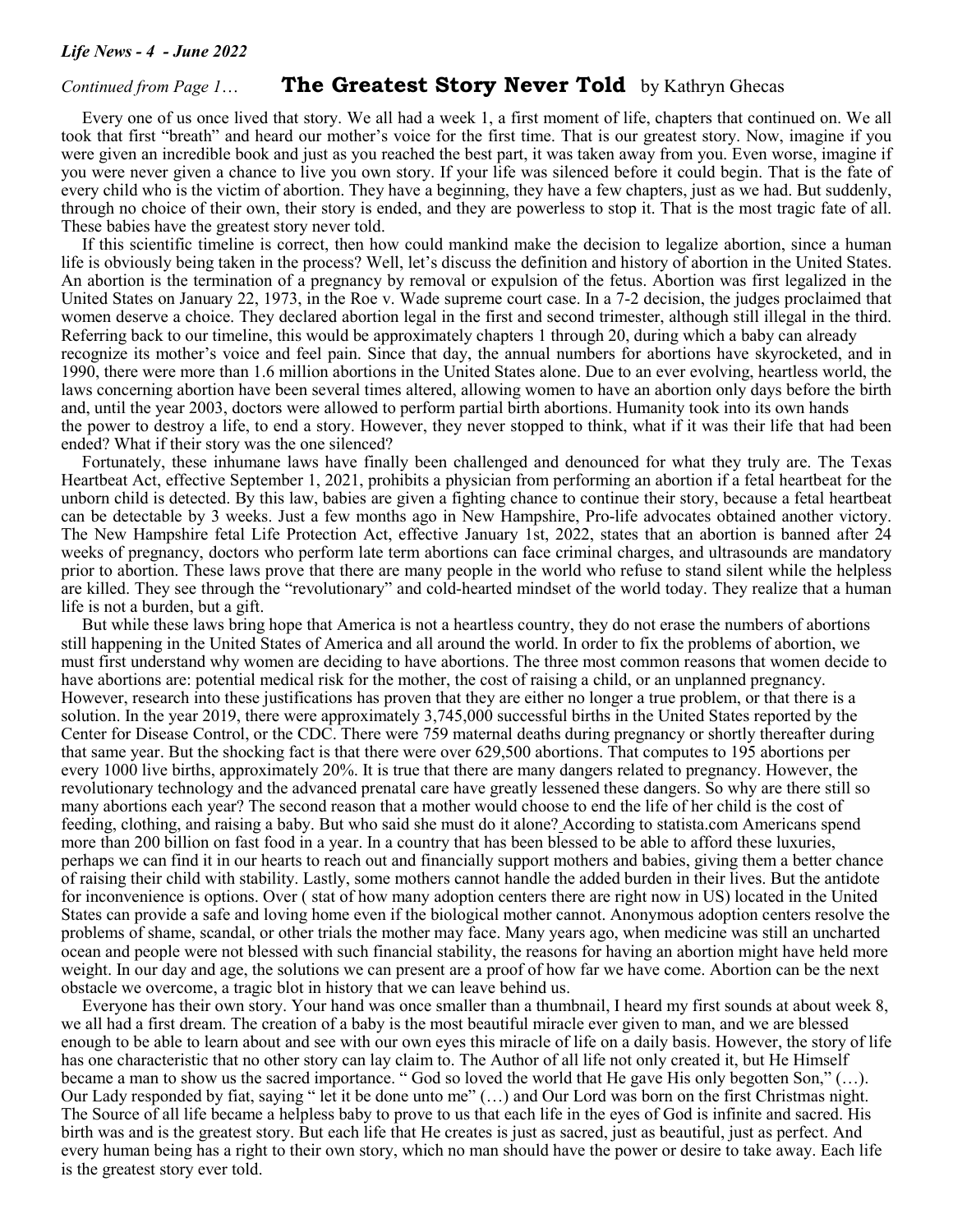*"Whenever Two or More are Gathered in My Name"* **Key: (M) = MONTHLY (W) = WEEKLY** 

**PRO-LIFE PRAYERFUL PRESENCE**. Scheduled times at local abortion provider/referral sites are listed below. To volunteer, speak with the contact person before going to a site. **Never witness alone. Your presence, if even for 30 min. a month, is important. Note:** Vigils & Witnesses are **NOT** sponsored by the LICL and are provided for informational purposes. **IMPORTANT:** 

| <b>Nassau County - Location</b>   | Day/Time                  | <b>Contact Phone</b>       |
|-----------------------------------|---------------------------|----------------------------|
| 540 Fulton Ave (Rt 24), Hempstead | (W) Sa 8 AM-Noon          | 917-544-0121               |
| $^{\bullet}$<br>                  | $(W)$ Th 10:30-Noon       | 516-270-3845               |
|                                   | (W) Sa 10AM-Noon          | 516-270-3845               |
| "<br>"<br>$^{\prime\prime}$       | $(W)$ Fr 11 AM - Noon     | 516-359-1298               |
| Suffolk County - Location         | Day/Time                  | <b>Contact Phone (631)</b> |
| 70 Maple Ave, Smithtown           | (W) We & Sa 7:30-10:30 AM | 979-8541                   |
| 42 First Ave, Brentwood           | (W) Sa 9:40-10:15 AM      | 665-3630                   |
|                                   |                           |                            |
| 877 E. Main St, Riverhead         | (W) We 2-4 PM             | 323-8001                   |
| 450 Waverly Ave, Patchogue        | (M) 2nd Sa 10:30-11:30 AM | 472-4314                   |

Peaceful assembly on public property near an abortion site is a lawful First Amendment right.



#### *Pro-Life Counseling Centers nearest to abortion sites:*

**Women First Pregnancy Options: (Three locations): Massapequa** 516-798-9100, 35 East Willow St, at E end of Sunrise Mall behind White Castle, (bilingual) open Mo-Fr, 10 AM-4 PM, Sa 9 AM-Noon (by appt. only); **Hempstead** 516-408-6300, 474 Fulton Av (Rt 24) (bilingual) open Mo-Fr 10 AM-4:30 PM & Sa 9AM-1PM; **Deer Park** 631-243-0066, 1767 Deer Park Ave, (bilingual) open Mo 10 AM-8 PM, Tu-Fr 10 AM-4 PM. (Closed Sa)

#### *Local Pro-Life Viewing/Listening:* .

**EWTN** Opt. Ch 135, Verizon Ch 285: Defending Life hosted by Priests for Life: Sun. 11 PM; Pro-Life Weekly: Thurs. 10 PM **Long Island Teen Freedom** "Sexual Risk Avoidance Education" - Life Center of L.I. - Wed., 3 PM Altice Ch 155 **AFA of NY** Programs on **YouTube.com**; then in Search bar: **AFA New York**; then click on **AFA NY**; then select **VIDEOS Listen to pro-life radio on the Internet:** blogtalkradio.com/march4lifeny-radio **Pro-Life and Pro-Family blog**: rickhinshaw.com

#### *In Memoriam:* Carol Ann Mailloux

 **Bob Viscovich**, leader of the Nassau County chapter of **Life Runners**, gave an informative presentation to attendees at the April 25, 2022 meeting of the Long Island Coalition for Life. Bob explained the Life Runners slogan of "God first, Life always, Teammates forever!" He encouraged us to join the 'world's largest pro-life team' where, despite its name, running is optional! The local chapter has a monthly 'huddle' which is prayer time before or after a run or walk. Life Runners is organizing the 2022 A-Cross America Relay, with teams starting on July 4th from NY (the Brooklyn Bridge), CA, ND, and TX to meet in Kansas City. You can sign up to do a 5K leg of the course virtually. Get your high school track team involved.

Don't want to run or walk … everyone can still be part of Life Runners by wearing "Remember the Unborn" gear - to school, to the grocery store, to the gym. Be a sign for Life! To learn more about Life Runners, to register to be on the local Life Runners team (select NY-Long Island) or to buy 'Remember the Unborn" gear, visit www.liferunners.org. The local team is on Facebook at Long Island NY LIFE Runners.





#### **Good Friday Face the Truth**

 Despite the efforts of abortion apologists to shut down pro-life messaging, about 100 pro-lifers lined the sidewalk in front of Nassau University Medical Center in East Meadow on Good Friday (April 23, 2022) for the Face the Truth event sponsored by your Long Island Coalition for Life.

 In a calm but strong manner, we reminded hundreds of those driving by that abortion is NOT healthcare. We thank those who participated - many for the first time and others who have come for many years. Visibility matters!

Independence Day Memorial Face the Truth - July 3, 2022 - see page 8.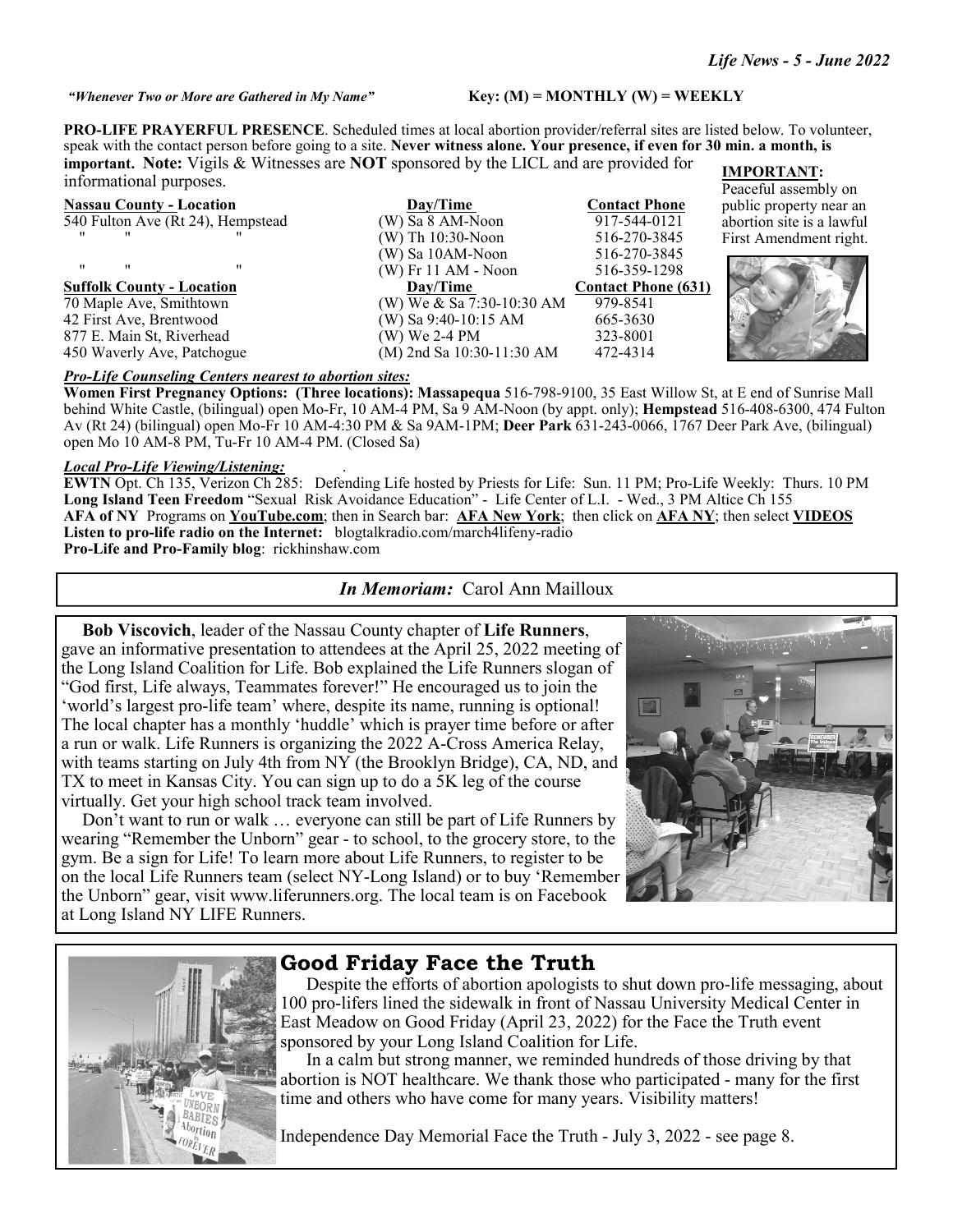*Life News - 6 - June 2022* 

## *SUPPORT OUR ADVERTISERS*

**They support the pro-life movement on Long Island by advertising in** *Life News.* 

| Dr. Joseph A. Femino<br>Dr. Andrew J. Femino<br>Dr. Claudine L. Hoffman<br><b>VETERINARIANS</b><br>171 West Main Street<br>Smithtown, NY 11787<br>631-265-7170<br>Dr. Mark F. Buthorn Jr.<br><b>PODIATRIST</b><br>Surgical & General<br>Foot Care                                                                                                                                                                                                                                                                                                                       | James T. Murphy, Esq.<br><b>ATTORNEY AT LAW</b><br>•Personal Injury •Divorce-Family Law<br>«Bankruptcy «Business-Commercial Law<br>•Real Estate •General Litigation<br>•Criminal Law & DWI • Estate Probate<br>•Employment Discrimination<br>40 Woodbine Court, Floral Park<br>516-775-7008<br>For all your Electrical needs!<br><b>Light Works Electric</b><br>Senior<br><b>fightworks</b><br><b>Citizen</b><br>Jry it!" | M. Jennifer DeMarco, D.O.<br>P. De Dora, CPA<br><b>Board Certified</b><br><b>FAMILY PHYSICIAN</b><br><b>CERTIFIED</b><br>Drjenniferdemarco.com<br><b>PUBLIC</b><br><b>Rockville Centre/Amityville</b><br>516-594-5671<br><b>ACCOUNTANT</b><br><b>Personalized HealthCare</b><br>Phone<br>"Together to health—Naturally"<br>$(631)$ 662-4519<br>Veronica Anderson RN IAC<br>l help people get well.<br><b>Holistic Wellness Consultant &amp;</b><br><b>Certified Integrative Aromatherapist</b><br>• holistic health guidance<br>· computerized assessment of body's needs |                                                                                                                                                                                                                                                                                                                              |  |  |  |
|-------------------------------------------------------------------------------------------------------------------------------------------------------------------------------------------------------------------------------------------------------------------------------------------------------------------------------------------------------------------------------------------------------------------------------------------------------------------------------------------------------------------------------------------------------------------------|---------------------------------------------------------------------------------------------------------------------------------------------------------------------------------------------------------------------------------------------------------------------------------------------------------------------------------------------------------------------------------------------------------------------------|---------------------------------------------------------------------------------------------------------------------------------------------------------------------------------------------------------------------------------------------------------------------------------------------------------------------------------------------------------------------------------------------------------------------------------------------------------------------------------------------------------------------------------------------------------------------------|------------------------------------------------------------------------------------------------------------------------------------------------------------------------------------------------------------------------------------------------------------------------------------------------------------------------------|--|--|--|
| 925 Hempstead Tpke.<br>Franklin Square, NY 11010<br>516-352-4454                                                                                                                                                                                                                                                                                                                                                                                                                                                                                                        | <b>Discount</b><br>631-249-2440<br>Licensed<br><b>Dan Sherry</b><br><b>Insured</b><br>www.lightworkselectric.4t.com                                                                                                                                                                                                                                                                                                       | • therapeutic essential oils massage<br>• pain management + much more<br>• client discovers and takes charge of his/her own health<br>to regain and maintain wellness<br>www.VeronicaHolisticHealth.com (516) 502-4643                                                                                                                                                                                                                                                                                                                                                    |                                                                                                                                                                                                                                                                                                                              |  |  |  |
| <b>Peter Podlas</b><br><b>ARCHITECT, PC</b><br><b>I/A SEPTIC SYSTEM DESIGN</b><br>Brookhaven & the<br>East End<br>Remsenburg, NY<br>www.IAsepticsystems.com<br>631 325-0929<br>ppodlas@optonline.net                                                                                                                                                                                                                                                                                                                                                                    |                                                                                                                                                                                                                                                                                                                                                                                                                           | <b>SEAGULL</b><br><b>MANAGEMENT CORP</b><br><b>Truck Parking Space</b><br>in Kings Park<br>Roger@Skyview<br>$(631)$ 544-1038                                                                                                                                                                                                                                                                                                                                                                                                                                              | We Buy Gold<br>$(631) 666 - 4181$<br>9 No. Windsor Ave.<br>Brightwaters, N.Y. 11718<br>Vita Mazza                                                                                                                                                                                                                            |  |  |  |
| William J. Corbett Esq.<br><b>ATTORNEY</b><br>Wills, Trusts, Estates,<br><b>Elder Law, Real Estate</b><br>113 So. Tyson Avenue<br>Floral Park, NY 11001<br>516-775-6849<br>Bill@williamjcorbett.com                                                                                                                                                                                                                                                                                                                                                                     | <b>ALPHA &amp; OMEGA</b><br>ELECTRI<br>Robert A. Tschoke<br>631-475-1111<br>24 hr. Emergency Service<br><b>Senior Discounts</b><br>alphaandomegaelectricinc.com                                                                                                                                                                                                                                                           | $(631)$ 952-3600<br>sales@tmsmerchant.com                                                                                                                                                                                                                                                                                                                                                                                                                                                                                                                                 | <b>Tri-State Merchant Services, Inc.</b><br>Credit/Debit Card Processing & Check Guarantee Services<br>POS Hardware and Software • Remote Check Capture • Gift Cards<br>John P. Carro, President<br>www.tmsmerchant.com<br>Tri-State Merchant Services Inc. is a registered ISO/MSP of<br>Fifth Third Bank, Cincinnati, Ohio |  |  |  |
| Janice Seaman Certified<br><b>Life Coach/Spiritual Advisor</b><br><b>Amazon</b> will donate 0.5% of<br>Specializing in spirituality,<br>the price of your eligible<br>weight management,<br>AmazonSmile purchases to<br>self-sabotage, worthiness and<br>the LICL Educ. Trust when-<br>helping clients to achieve their<br>ever you shop at<br>full potential by becoming the<br>Smile.Amazon.com and<br>architect of their own<br>select Long Island Coalition<br>victorious destiny.<br>for Life Educational Trust.<br>$(516)$ 353-8662<br>Janiceslifecoach@gmail.com |                                                                                                                                                                                                                                                                                                                                                                                                                           | Linda Himberger LCSW<br>A New Beginning Counseling<br>60 Fire Island Avenue, Babylon, NY 11702<br>631 805-4227<br>Counseling with a Christian Perspective<br>Telehealth<br>Anxiety Disorders, Addictions, Relationship Issues<br>Many insurance plans accepted as well as sliding scale.                                                                                                                                                                                                                                                                                  |                                                                                                                                                                                                                                                                                                                              |  |  |  |
| HealthSure<br>Adult Medicine, Occupational Medicine and Geriatrics<br>JOHN FOLAN, MD<br>DIPLOMATE AMERICAN BOARD OF INTERNAL MEDICINE<br>3001 Expressway Dr. N, Suite 200C<br>1743 North Ocean Ave.<br>Islandia, NY 11749<br>Medford, NY 11763<br>631-435-0110<br>631-758-3100<br>Fax: 631-435-4583<br>Fax: 631-758-3168                                                                                                                                                                                                                                                |                                                                                                                                                                                                                                                                                                                                                                                                                           | <u>Membership</u><br>We need your opinion, thoughts and ideas! Would your prolife<br>organization like to become a member group? If so, contact us<br>for an application and details. Call 631-243-1435 or email us<br>from our website: prolifeli.org. One delegate from a member<br>group can vote on issues brought up at the General Meeting.<br>(Note: A subscription to the newsletter does not constitute<br>membership.)                                                                                                                                          |                                                                                                                                                                                                                                                                                                                              |  |  |  |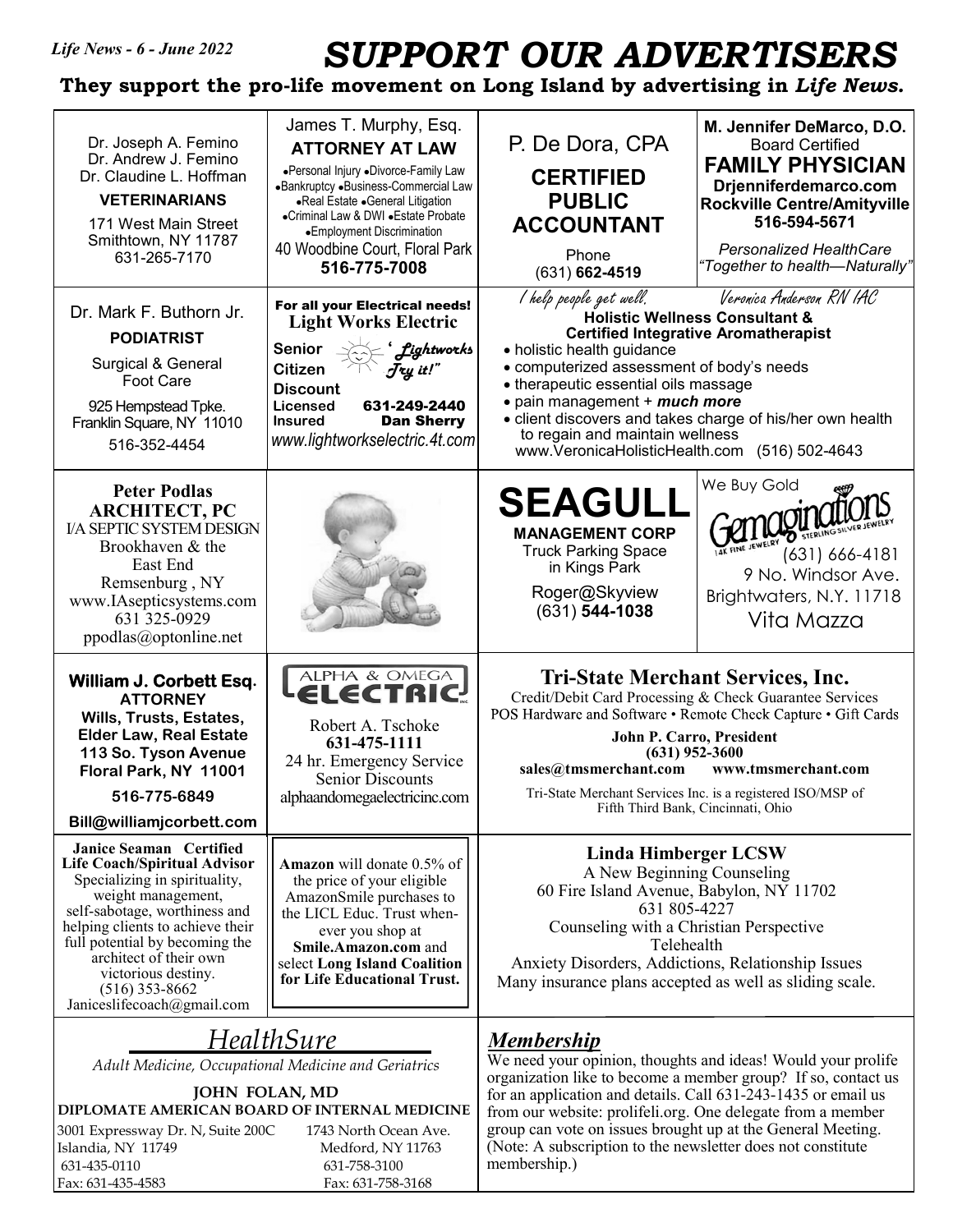*Life News - 7 June 2022*